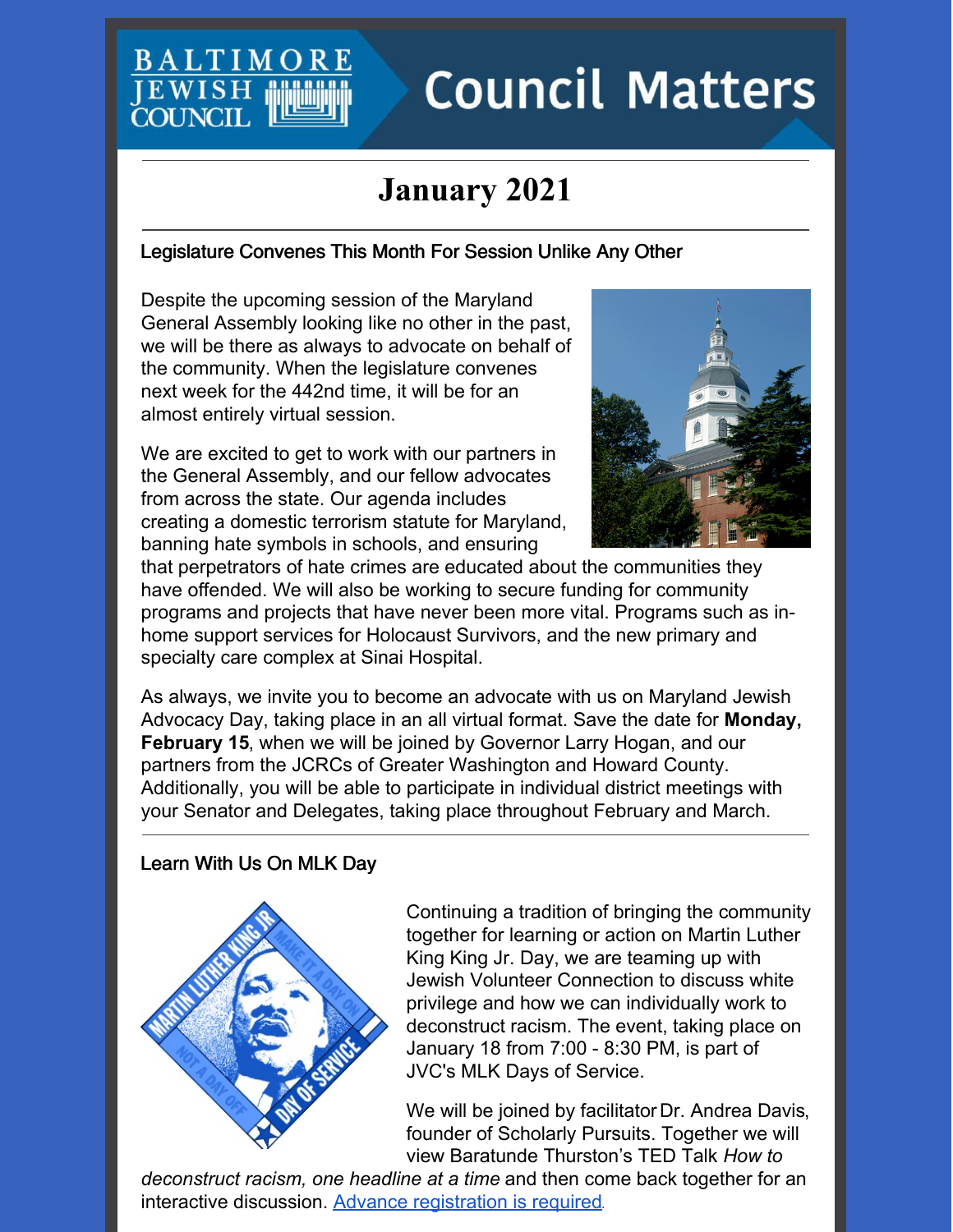#### Annual Environmental Summit Draws Nearly 100 Participants

Close to 100 participants gathered via Zoom last month to learn how they can become better advocates for environmental equity. As they learned from Keynote speaker Dr. Sacoby Wilson, we must look more holistically at the issue of climate change as it is affects more than just the environment, and its impact on people is far from equal.



We want to thank everyone who joined us, as well as each of our tremendous presenters: Dr. Sacoby Wilson, Delegate Dana Stein, Delegate Melissa Wells, Delegate Brooke Lierman, Senator Sarah Elfreth, Jamie DeMarco of Chesapeake Climate Actions Network, Jen Brock-Cancellieri of Moving Maryland Beyond Coal, Rabbi Nina Beth Cardin, and Rabbi Daniel Burg.

#### Welcome Josh Sherman!

We are thrilled to welcome Josh Sherman to our team as the new Director of Community Relations, starting this week. Josh is no stranger to Jewish communal service in Baltimore, and we invite you to stay tuned for more great community relations programming throughout the new year. We look forward to more extensively introducing Josh in next month's Council Matters.

#### Task Force Co-Chairs Pen Op-Ed on "**Our Community's Collective Fight**"



BJC President Rabbi Andrew Busch and Immediate Past Chair of The Associated, Debra S. Weinberg, who served as co-chairs of the Baltimore Community Task Force on Antisemitism, recently authored and op-ed in Jmore about the task force's work.

As they write in the op-ed, it is now

time to focus on the action plan: "We must do more to educate both our own Jewish community, and the world around us. We must advocate for laws that will help fight antisemitism and hate, from tougher anti-hate criminal laws to stronger requirements for education about the Holocaust."

Read the entire piece, including more about what we can do as a community to combat this disturbing rise in [antisemitism.](https://www.jmoreliving.com/2020/12/24/our-communitys-collective-fight-against-hate-and-antisemitism/)

#### **Support The Associated In The New Year!**

The Baltimore Jewish Council, a proud agency of The Associated: Jewish Federation of Baltimore, depends on the funding it receives from The